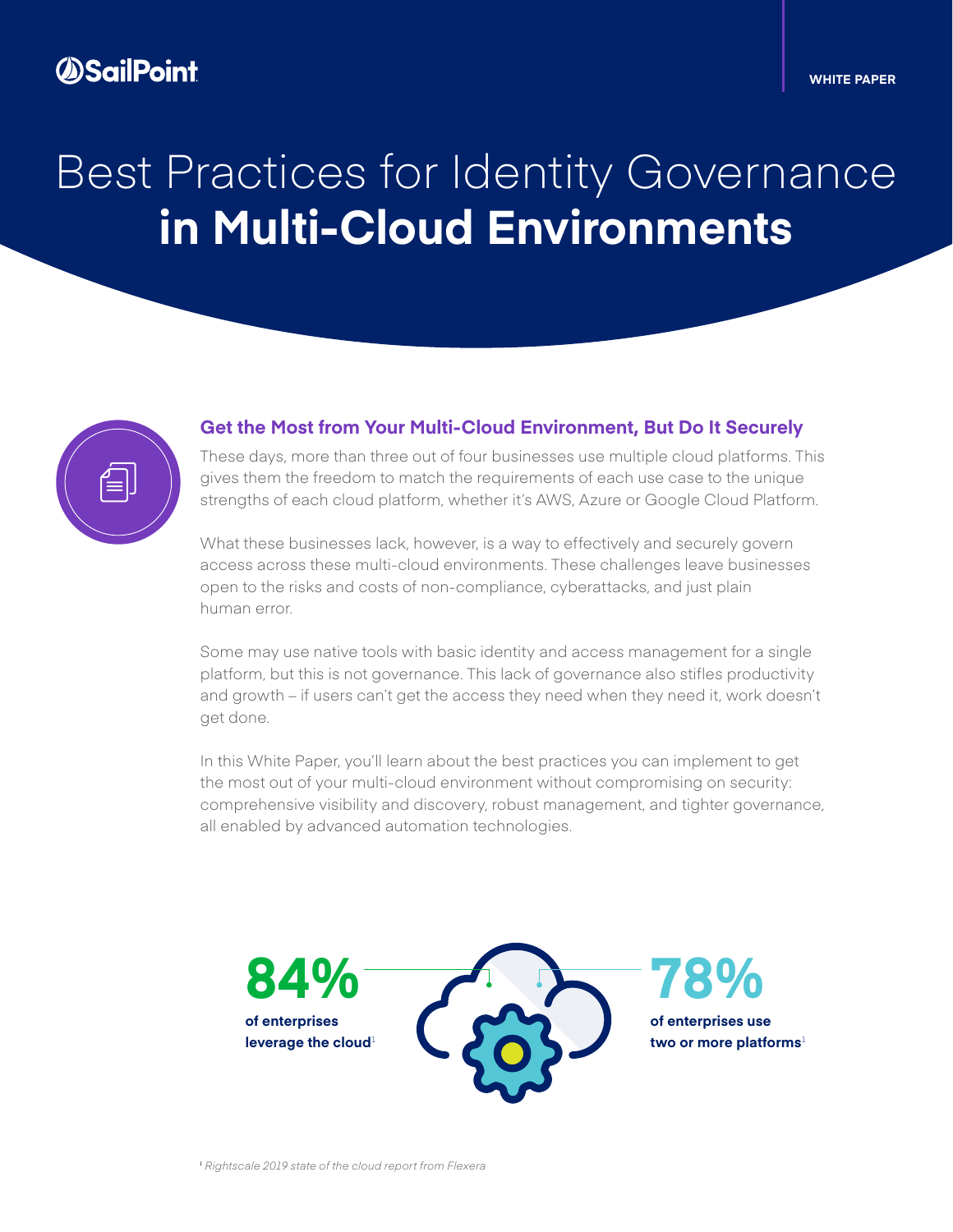

### **The Three Biggest Challenges to Managing Identity in the Cloud**

It's not easy to keep track of the identities of all the humans, applications and machines accessing cloud-based workloads (applications, servers, storage, databases).

But there's also another challenge to overcome in the multi-cloud environment: managing identity with respect to instances and objects created, developed and tested in the cloud.

These often have very short life spans and may be known only to the individuals who put them there. Access to them is defined not by roles and groups but by policies that need to be managed – an activity that should not take up cycles on the part of DevOps teams.

Managing the relationships between access rights assigned to users on the one hand, and ephemeral instances and objects on the other is complicated in the case of just one cloud platform. Trying to do so in a multi-cloud environment is simply not possible given conventional tools and processes.

But failing to govern this access is both dangerous and costly, as we know from cloud-based cyberattacks and the fallout of non-compliance with regulatory requirements. There are three main obstacles organizations using multi-cloud environments need to overcome.

- **1. Lack of visibility.** There's no easy way to look across cloud platforms to discover who and what is out there at any given time. Understanding how they relate to each other is even more challenging – but is key to developing the right access policies.
- **2. The difficulty of federated access.** Lack of visibility also impedes your ability to know who has what cloud access from your enterprise system of record, such as Active Directory.
- **3. Monitoring and governing use.** Even if organizations could get eyes on users, workloads, and access; there's no easy way to determine if that access is appropriate, authorized or even used.

Best practices automation of identity governance can now help organizations overcome these obstacles.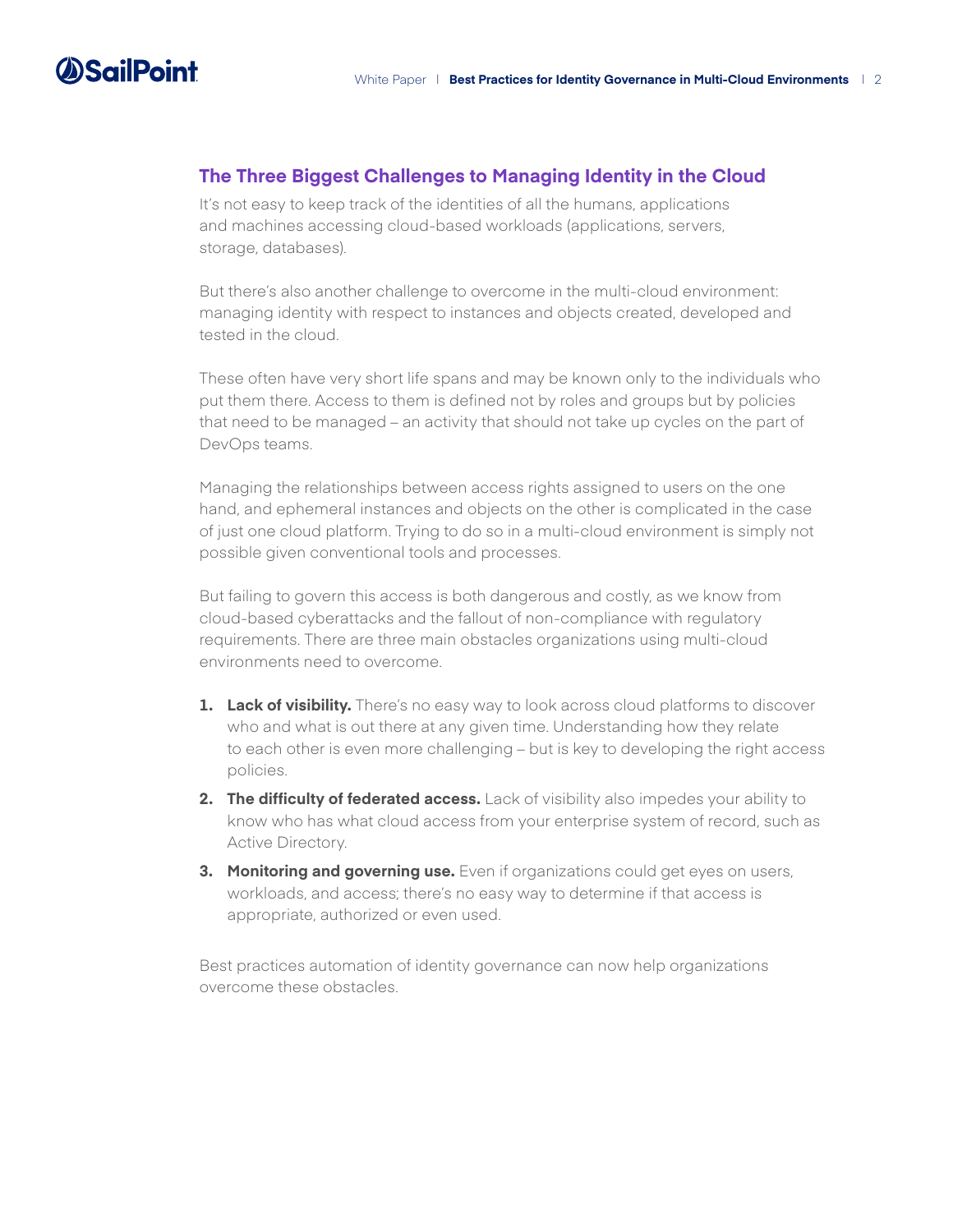

#### **Gaining Comprehensive Visibility Across a Cloudy Landscape**

Discovery of who is accessing what across a multi-cloud environment requires two things:

- A complete picture of user access by tying individual cloud access to managed identities.
- A comprehensive understanding of the underlying data access models across the different cloud platforms to fully understand all access paths between users and objects.

It's not just a question of being able to discover who and what is out there in any cloud platform used. You want to be able to discover the relationships between them. Advanced automation technologies today are enabling comprehensive visibility across the entire multi-cloud environment.

**The use of dashboards**, as in the realm of business intelligence, provides easy, realtime insight into what's happening across your cloud platforms.

**A context-rich access graph** can map access and authorization controls for every data object in the cloud in real-time. Access graphs provide actionable information about the current state of access permissions enabling centralized management.

With an end-to-end view, it becomes possible to improve identity governance in the multi-cloud environment.

#### **Cloud Vendor Security Tools: Too Many Showing Too Little**

Why not just use the management tools provided by the vendors of cloud platforms, like Amazon, Microsoft and Google?

First, you would have to learn as many different sets of tools as you have platforms—and, even then, be only able to see within one platform at a time.

Management tools specific to a single cloud vendor are not identity-aware across your cloud environments. They cannot detect, for example, when multiple, separate local users belong to the same identity or not.

More importantly, these tools are focused on securing just the platform itself, not what you, the customer, are running on the platform.

As any cloud vendor will tell you, it's the customer's responsibility to secure their own workloads.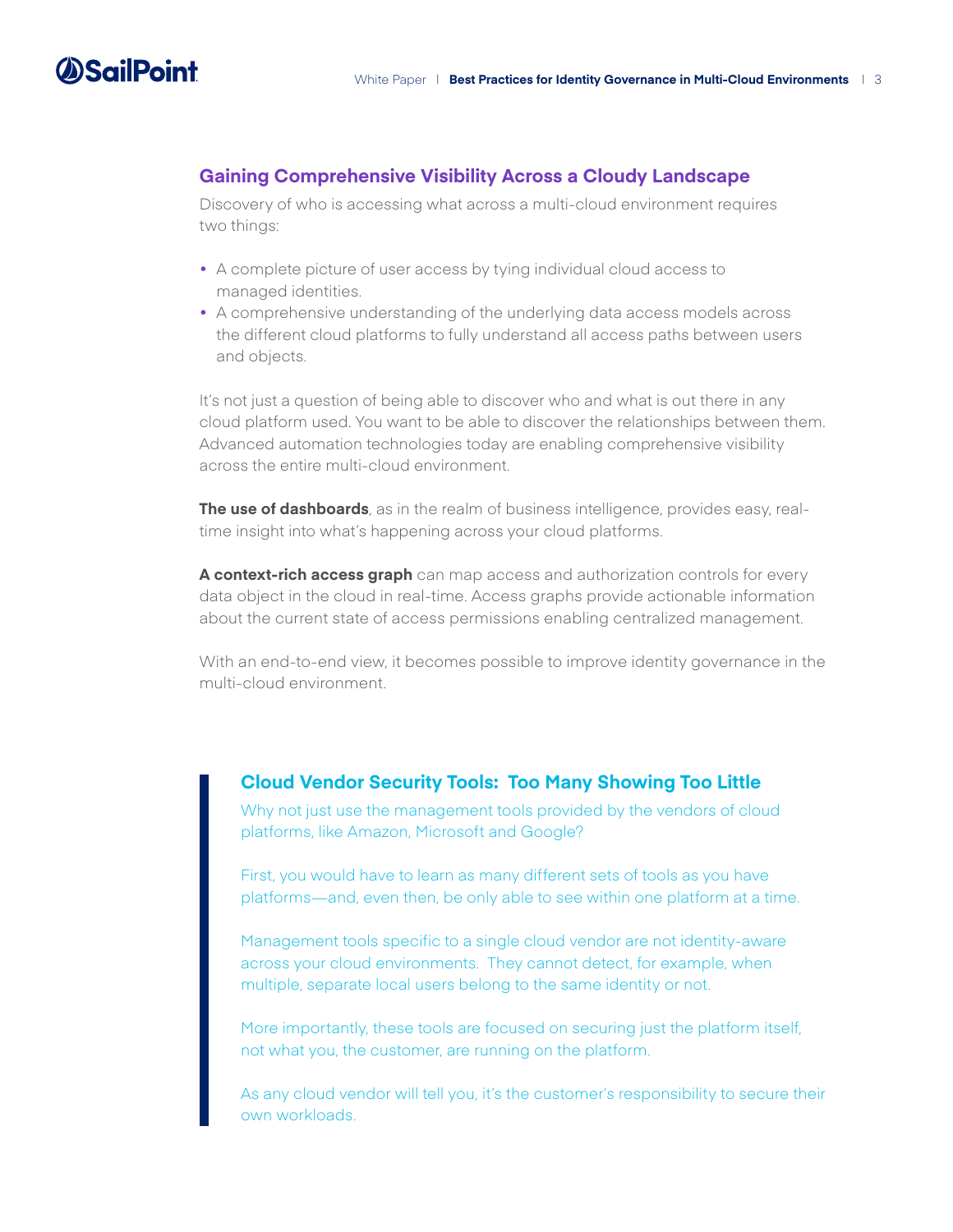

#### **Managing Federated Access to the Cloud**

A best practice recommended by cloud vendors is to leverage existing enterprise directory structures to provide federated user access to the cloud. The goal is to avoid the headache of manually maintaining the lifecycle of a separate identity for cloud users when they already have an account in your enterprise system of record, such as Active Directory.

Lack of visibility across a multi-cloud environment exponentially raises the level of difficulty in achieving this goal. You never have a complete picture of what enterprise directory groups are mapped to what cloud roles and the access those cloud roles provide. Without that end-to-end visibility, you can't effectively manage cloud access.

#### **Seeing Through a "Lens of Identity"**

Comprehensive visibility across a multi-cloud environment lets you look through an "identity lens." For example, you can know that AWS user 'test10' and GCP user 'testmanager" are actually the same identity for "Jane Doe" who may be a QA manager.

Through the lens of identity, we can see a person's full cloud footprint and how they are obtaining their cloud access, whether it is indirectly from an AD group, or directly as a local cloud user.

The kind of complete visibility and identity context previously described not only provides that higher level of visibility, but also lets you effectively grant, administer, and certify federated access.

You can detect both native access and effective access through membership in Enterprise Directory groups that are mapped to cloud roles through an identity provider.

When you can easily manage federated access in a multi-cloud environment, you can centralize and streamline access control to the cloud, as well as reduce risk by minimizing the number of local user credentials present on cloud platforms.

#### **Tightening Identity Governance Throughout the Multi-Cloud Environment**

Automation is fundamental to the success of governing access across multi-cloud environments.

Replacing manual processes in governing identity reduces the risks of human error. Automation of cloud governance also improves the productivity of those responsible for assigning and overseeing identity and access in the cloud.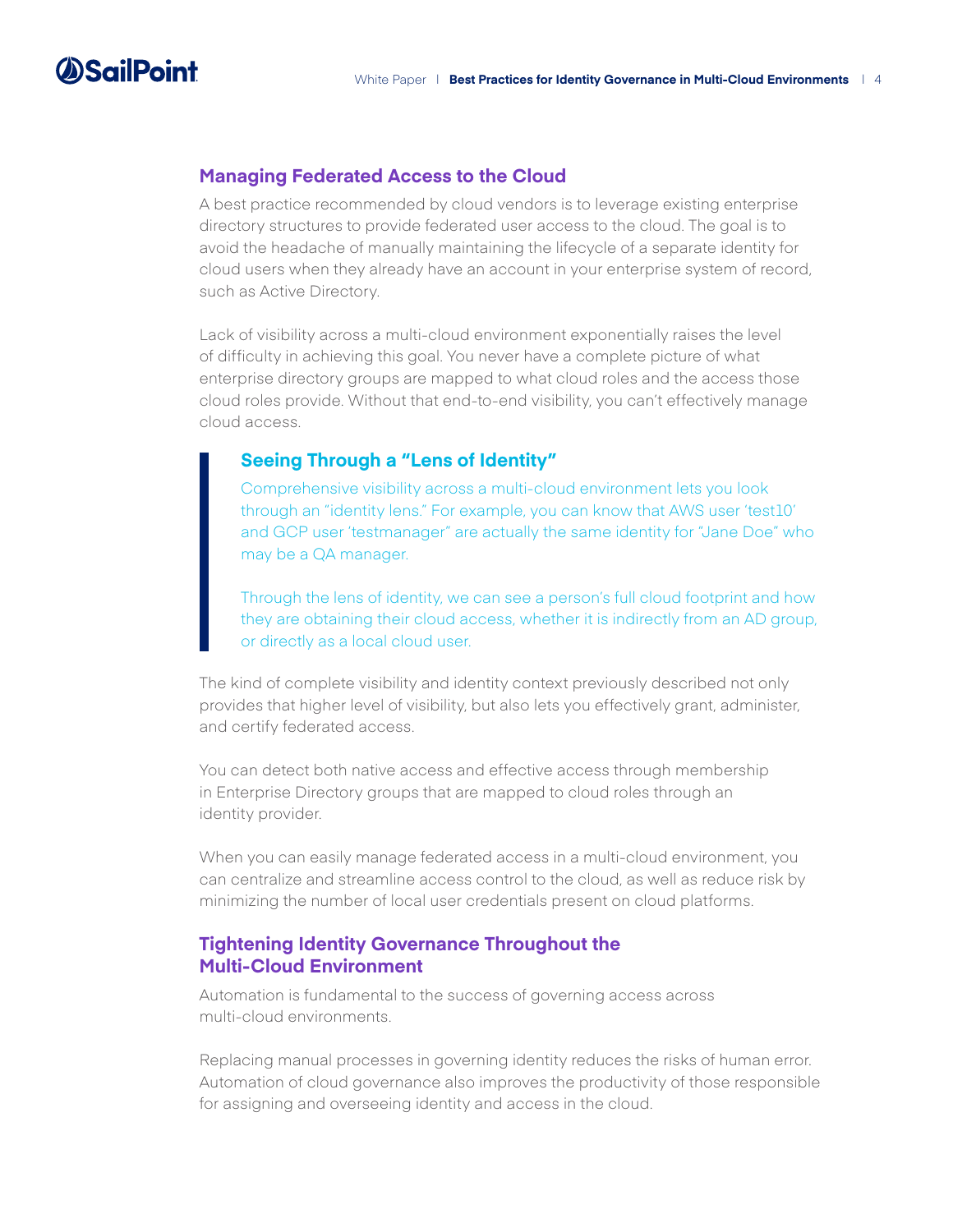## DSailPoint

It starts with automating the creation of policies and "guardrails" that govern identity in a multi-cloud environment. Many policies and guardrails for complying with the most common regulatory requirements are made available out of the box.

Monitoring of the enforcement of these policies and guidelines needs to be constant in dynamic multi-cloud environments, with the ability to quickly generate alerts when violations should be detected.

Enforcing least privilege practices, including the identification of excess privileges as well as unused access, is critical to ensure that each user has the right-sized access to do their job—no more, no less.

With these capabilities in place, the reporting in response to audits and investigations become faster and more accurate.

Artificial intelligence and machine learning can further automate identity governance. Activity and usage data can be analyzed and "learned" to create or adjust policies and guardrails. Identity governance becomes self-learning and data-driven.

Finally, you need integration between the identity governance you have running in the cloud with your central identity management solution to support identity lifecycle management tasks such as certifications, access requests, advanced policy roles, audit reporting, and provisioning.

### **Benefits of Best Practices Identity Governance in Multi-Cloud Environments**

The best practices described in this white paper give you the freedom to use as many cloud platforms as you need, fitting the right platform to the requirements of different workloads--without sacrificing security.

Advanced automation can now maximize your visibility into the multi-cloud environment, so you see everything you need to see, better protect critical assets and processes, and tighten your control over identity and access everywhere in the cloud.

The effort and risk of managing identity governance and proving compliance in the cloud can be minimized as never before, improving the productivity of everyone involved in defining and controlling access to anything running in the cloud.

The volume and velocity of the cloud grows every day. Now is the time to take advantage of the new capabilities offered by automating identity governance, so you get maximum value from your multi-cloud environment while safeguarding your organization's security.